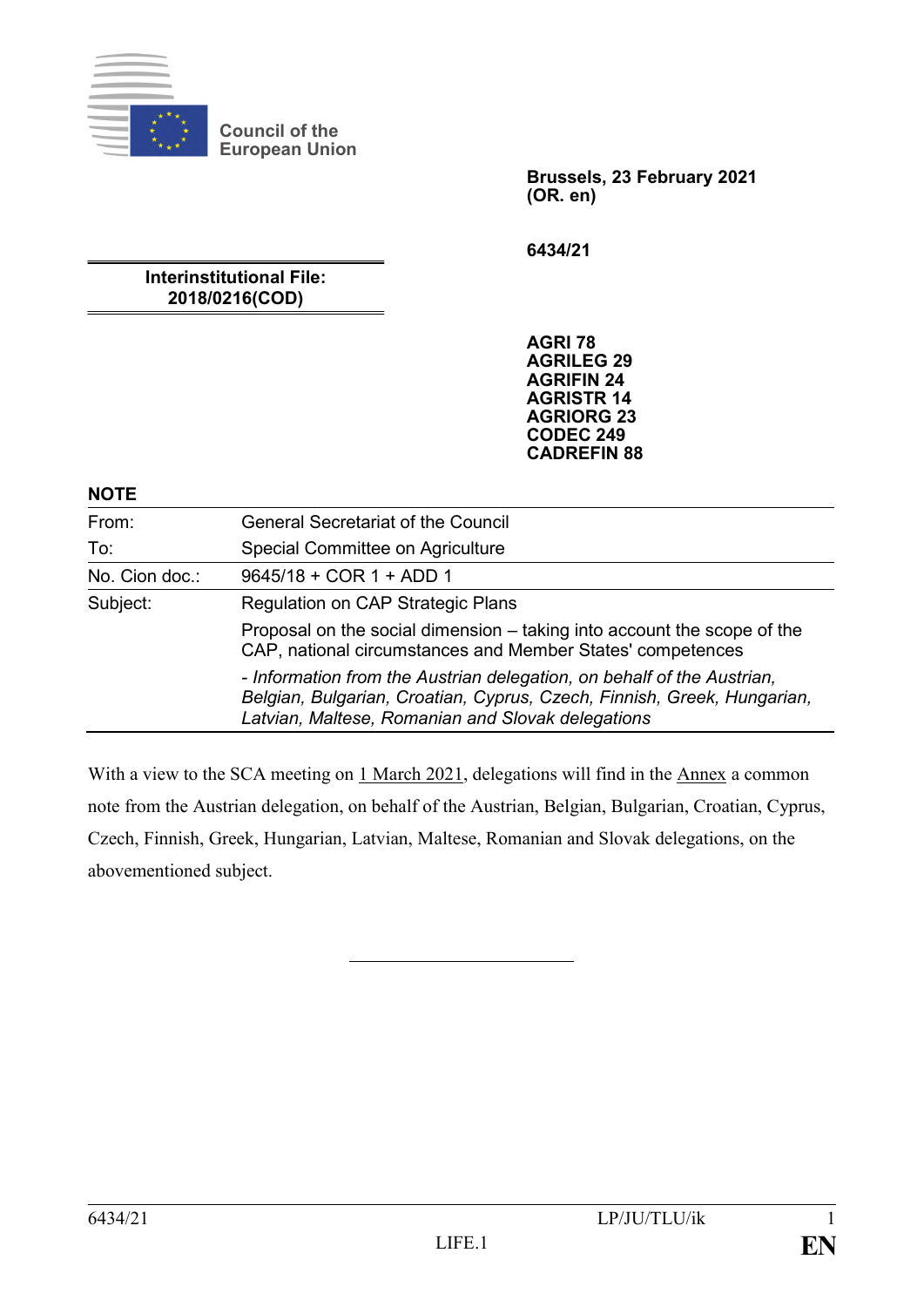## **Proposal by**

# **Austria, Belgium, Bulgaria, Croatia, Cyprus, Czech Republic, Finland, Greece, Hungary, Latvia, Malta, Romania and Slovakia**

# **on the social dimension – taking into account the scope of the CAP, national circumstances and Member States' competences**

*Amendment to Article 13 of the Strategic Plan Regulation*

#### **Scope**

The supporting Member States would like to stress, that safeguarding workers' health, safety and fair working conditions is in principle essential for the well-functioning of all sectors, including the agricultural sector and most importantly for the well-being of the workers. Undoubtedly, workers need to be properly informed about their rights and obligations but also about risks and the safety precautions.

European law sets minimum requirements by way of proper legislation each Member State has to transform into national law (tariff agreements, labor law etc.). Legislation in the field of social policy forms a fundamental part of the socio-economic framework within the Member States. National law may vary in reflection of the Member States' individual needs, characteristics and experiences. However, this particular legal framework must be properly executed by the competent authorities.

Therefore, the competent authorities should be addressed in order to encounter possible shortcomings in executing existing EU and national legislation on social and workers' rights. In that context the supporting Member States would like to stress the fundamental role of labour inspectorates, health services or equivalent bodies in ensuring proper application and enforcement of existing legislation and instruments in the area of working conditions, including occupational health and safety.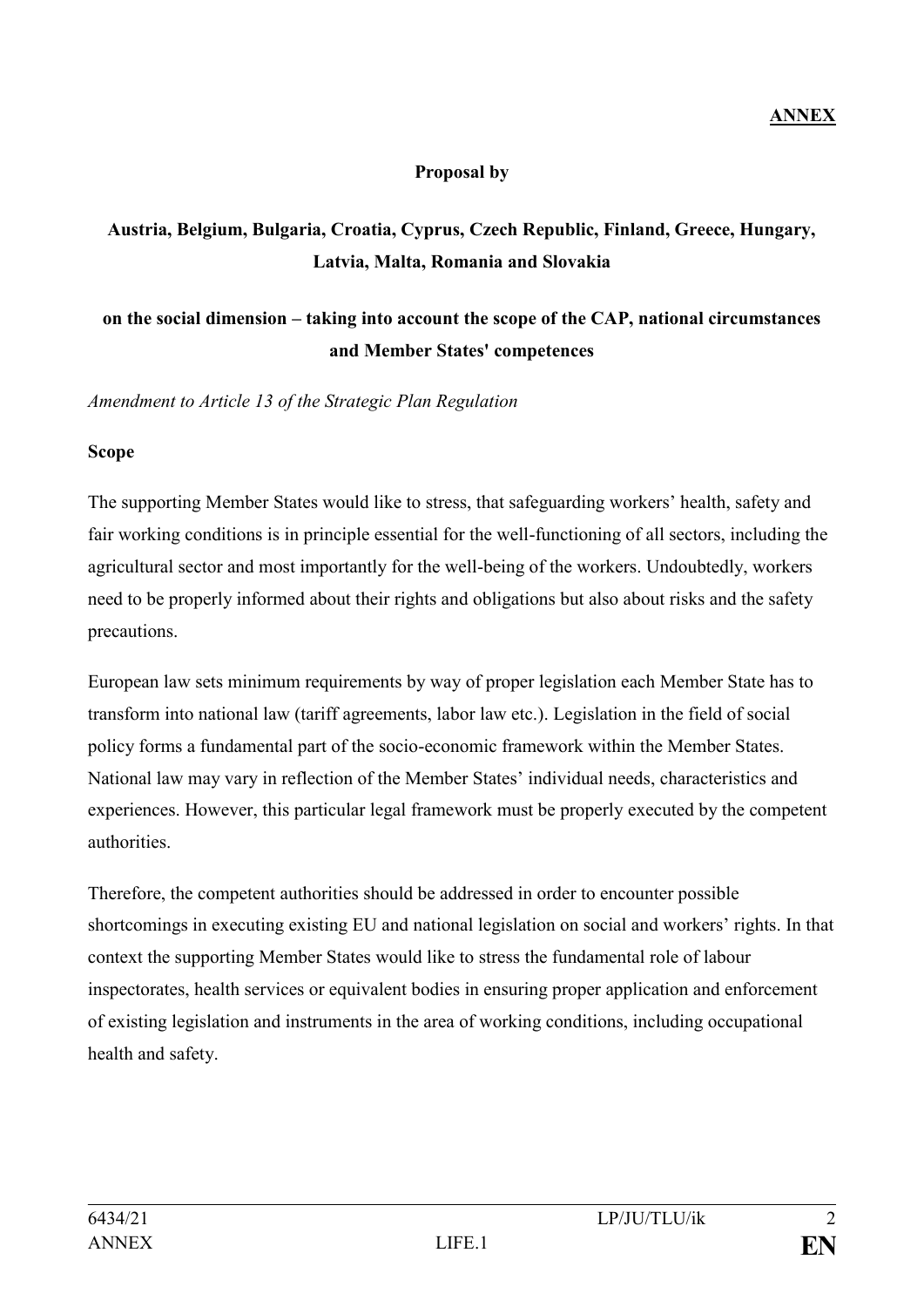#### **Social dimension**

The CAP has shifted from a sectoral to a more integrated policy, in particular by expanding its scope to address the challenges and needs of rural areas. In this context, the CAP always follows the principle of sustainability, which incorporates an economic, environmental and social dimension. A direct link to the social policy, however, was neither part of the Commission proposal nor of the General approach of the Council. Also the Treaty of the Functioning of the European Union only foresees that the Union shall support and complement the activities of the Member States.

With its "Option A", the presidency proposes<sup>1</sup> a direct link between the compliance with national social law and the CAP payments. The supporting Member States are of the strong opinion that the CAP is not the right legal framework to implement social and workers' rights or sanction infringements. Due to the fact that European law only sets minimum requirements in the field of social policy, significant differences between Member States exist in the relevant national legislation. This might result in payment reductions or the suspension of payments based on different levels of social and labour rights and would consequently lead to a distortion of competition.

Furthermore, the supporting Member States are concerned that any form of additional "conditionality" would enormously increase administrative burden, in particular in the control and sanction system. Instead of simplification, this would mean more complexity and disproportionately extend the CAP scope. The introduction of such a fundamental provision without any impact assessment does not correspond to the common legislative standards. The supporting Member States strongly urge that the already complex designed system of conditionality should focus on climate and environmental measures, as set out in Annex III of the CSP Regulation.

<sup>1</sup> **<sup>1</sup>** Options on social conditionality as set out in Document 5841/21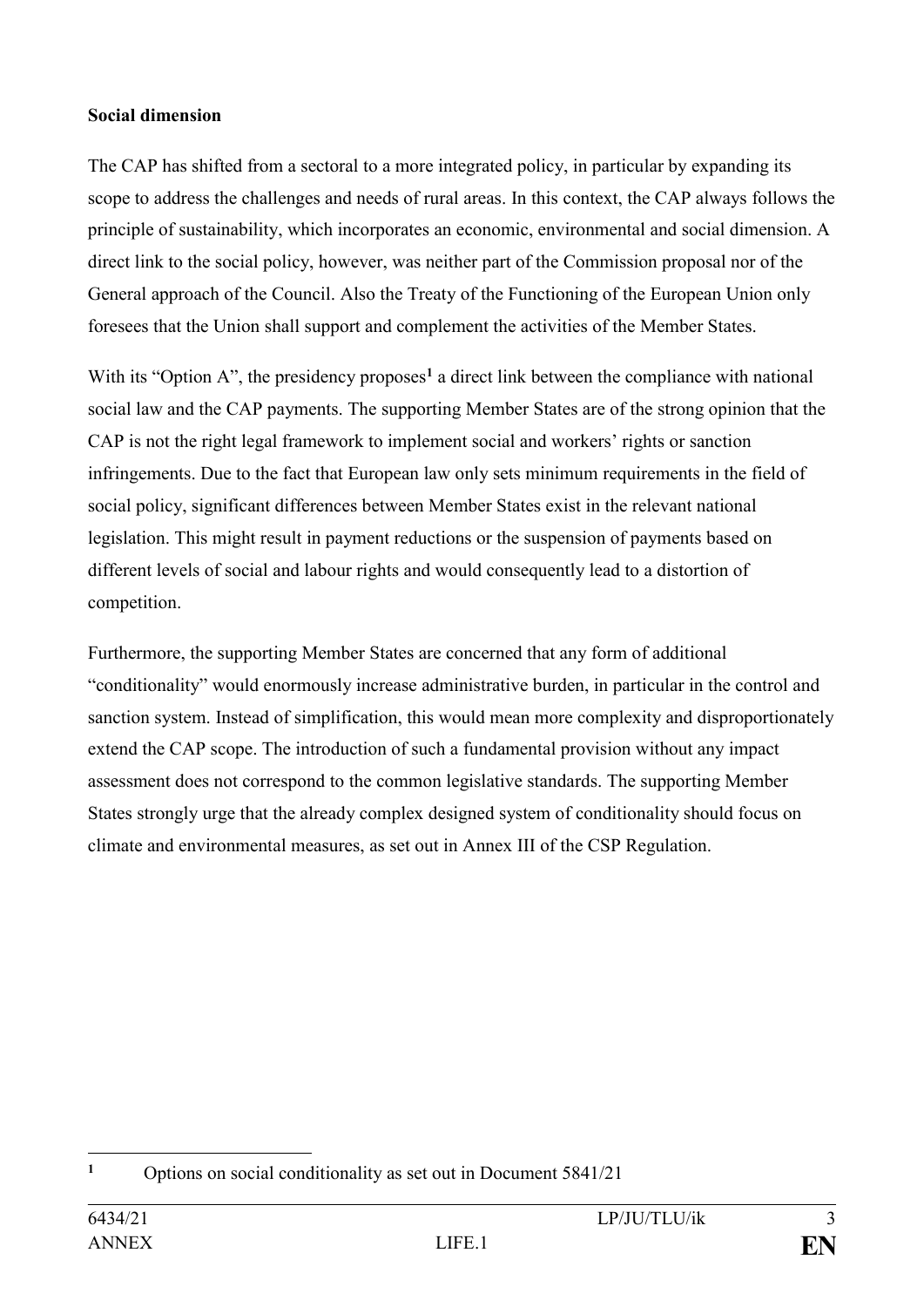With "Option B" of the note mentioned above, the Presidency proposes that the social dimension should also be operationally taken into account in all parts of the CAP strategic plan. In line with the Commission's recommendations for the CAP strategic plans, these plans will already address the social dimension of agriculture and rural areas, in particular with regard to working conditions and the social situation in rural areas in general. However, the CAP is not designed to cover social policy issues on a wider scale, as the mix of measures in the CAP's strategic plans is insufficient to fully reflect the social needs or to replace existing national legislation and instruments on working conditions, including occupational health and safety.

Implementing conditions as set out in "Option C" of the Presidency note would create a simple link to the implementation of the Charter of Fundamental Rights of the European Union. However, there would be no further impact on the implementation of the CAP strategic plans. It remains unclear how the CAP strategic plans would specifically address social issues like working conditions, and how a potential follow up in this context would look like.

For these reasons, the supporting Member States cannot support the above-mentioned options and propose a new and more suitable option to address the principle social dimension of the CAP. The approach would consist of a two-step approach.

The first step would be to enhance the role of Farm Advisory Services (FAS) and taking into account the guidelines for workers in agriculture, livestock farming, horticulture and forestry, issued by the EU Agency for Occupational Health and Safety in order to respond to the information needs to both farmers and workers.

The second element would be an evaluation process. After three years of implementation of the CAP strategic plans, the Commission would assess how Member States have dealt with the new FAS focus on working conditions and what results this increased information transfer would have. A summary report would be presented to the co-legislators, which would then initiate a debate on whether the enhanced FAS has contributed to the proper implementation of relevant national law or whether further action is required.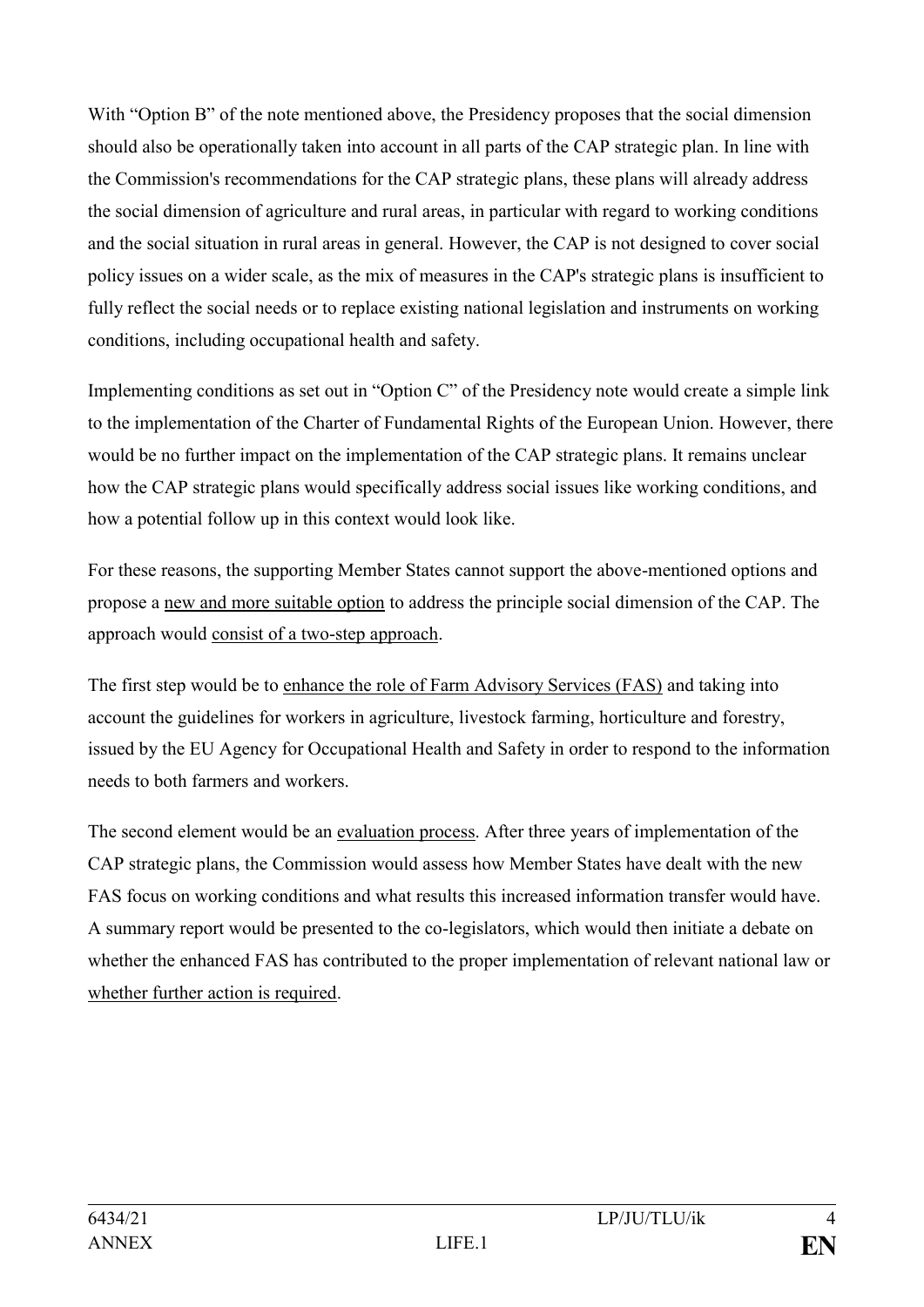Such an approach would ensure a monitoring of the steps taken in order to guarantee the implementation of the relevant legislation. The evaluation would also be helpful to better assess the impacts for any further action.

## **Proposed drafting**

#### Recital 24

Member States should set farm advisory services for the purpose of improving the sustainable management and overall performance of agricultural holdings and rural businesses, covering economic, environmental and social dimensions, and to identify the necessary improvements as regards all measures at farm level provided for in the CAP Strategic Plans. These farm advisory services should help farmers and other beneficiaries of CAP support to become more aware of the relationship between farm management and land management on the one hand, and certain standards, requirements and information, including environmental and climate ones, on the other hand. The list of the latter includes standards applying to or necessary for farmers and other CAP beneficiaries and set in the CAP Strategic Plan, as well as those stemming from the legislation on water, on the sustainable use of pesticides, as well as the initiatives to combat antimicrobial resistance and the management of risks. *When implementing the farm advisory services Member States should ensure that information on awareness of conditions of employment and/or employer obligations as well as occupational health and safety are sufficiently taken into account. An evaluation of the implementation should be carried out by the Commission by [30.06.2026]***.** In order to enhance the quality and effectiveness of the advice, Member States should integrate advisors within the Agricultural Knowledge and Innovation Systems (AKIS), in order to be able to deliver up-to-date technological and scientific information developed by research and innovation Article 13 Farm advisory services: